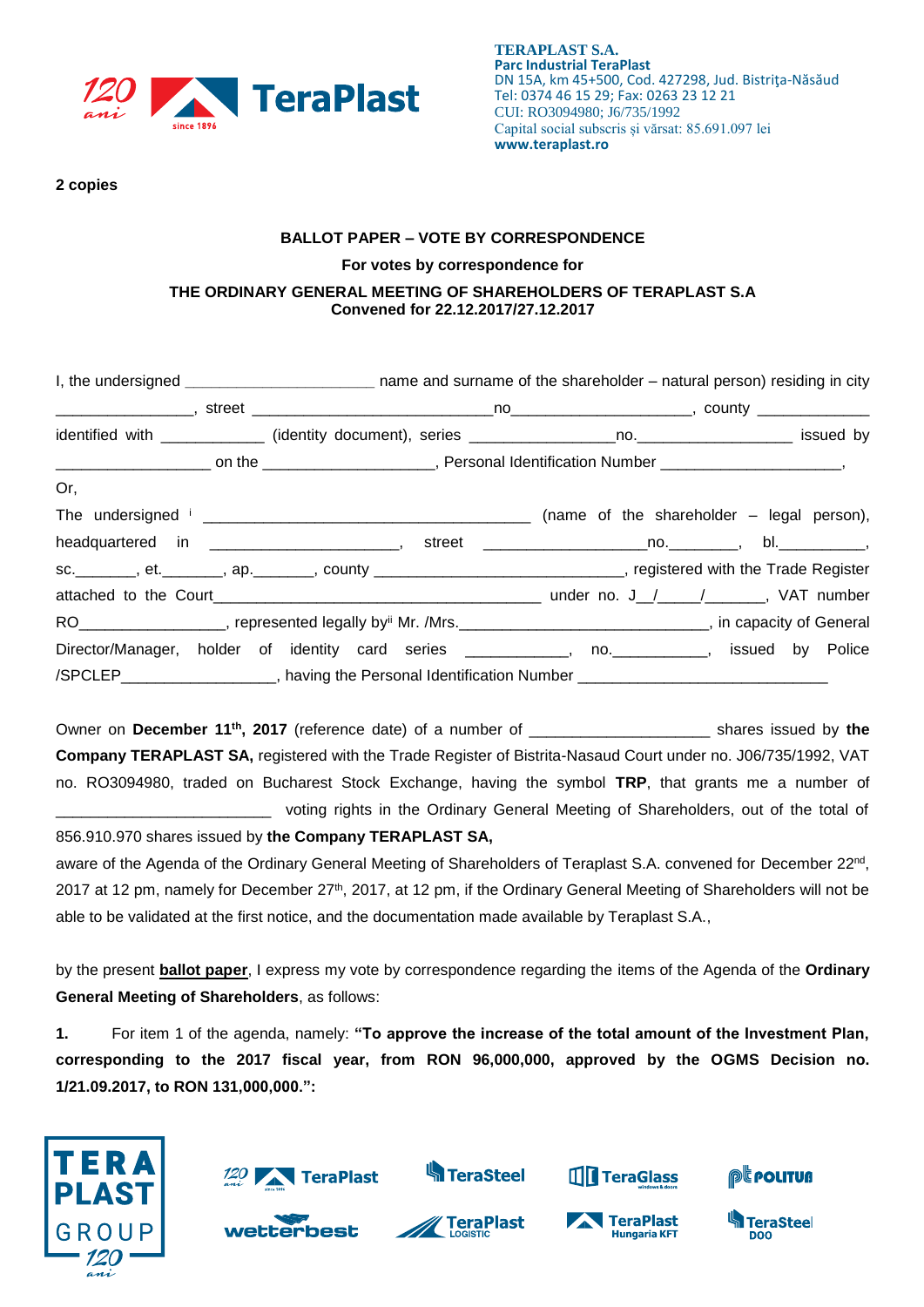

| For | <b>Against</b> | <b>Abstention</b> |
|-----|----------------|-------------------|
|     |                |                   |

**2.** For item 2 of the agenda, namely: **"To establish the registration date when the shareholders affected by the decisions adopted by the Ordinary General Meeting of Shareholders shall be identified. The Board of Directors suggests the date of January 17 th 2018.":**

| For | <b>Against</b> | <b>Abstention</b> |  |
|-----|----------------|-------------------|--|
|     |                |                   |  |

**3.** For item 3 of the agenda, namely: **"To approve the date of January 16 th 2018 as "ex-date", namely the date previous to the registration date when the financial instruments, subject of the decisions of the corporate bodies, are transacted without the rights resulting from such decision, pursuant to Article 2 letter f) of the Regulation no. 6/2009 on the exercise of certain rights of the shareholders within the general meetings of the trading companies, as amended and completed by Regulation no. 13/2014 on the amendment and completion of certain regulations issued by the Security National Board (hereinafter referred to as NSC Regulation no. 6/2009).":**

| For | <b>Against</b> | <b>Abstention</b> |  |  |
|-----|----------------|-------------------|--|--|
|     |                |                   |  |  |

**4.** For item 4 of the agenda, namely: **"To authorize Mr. Dorel Goia - Administrator, to sign, for and on behalf of all the shareholders present at the meeting, the OGMS Decision.":**

| For | <b>Against</b> | <b>Abstention</b> |
|-----|----------------|-------------------|
|     |                |                   |

**5.** For item 5 of the agenda, namely: **"To authorize the company's legal adviser, Mrs. Diana Octavia Bretfelean, holder of ID card series X.B. no. 515915, to do everything that is necessary as to record the OGMS Decision at the Trade Register of Bistrita-Nasaud Court, and to publish such decision in the Official Gazette of Romania, Section 4":**

| For | <b>Against</b> | <b>Abstention</b> |
|-----|----------------|-------------------|
|     |                |                   |

**Please find hereby attached a copy of the valid ID card<sup>ii</sup>/a copy of the registration certificate<sup>iv</sup>.** 

Note: Will be marked with "X" the box corresponding to the vote. The other boxes will not be filled in with any **mark.**